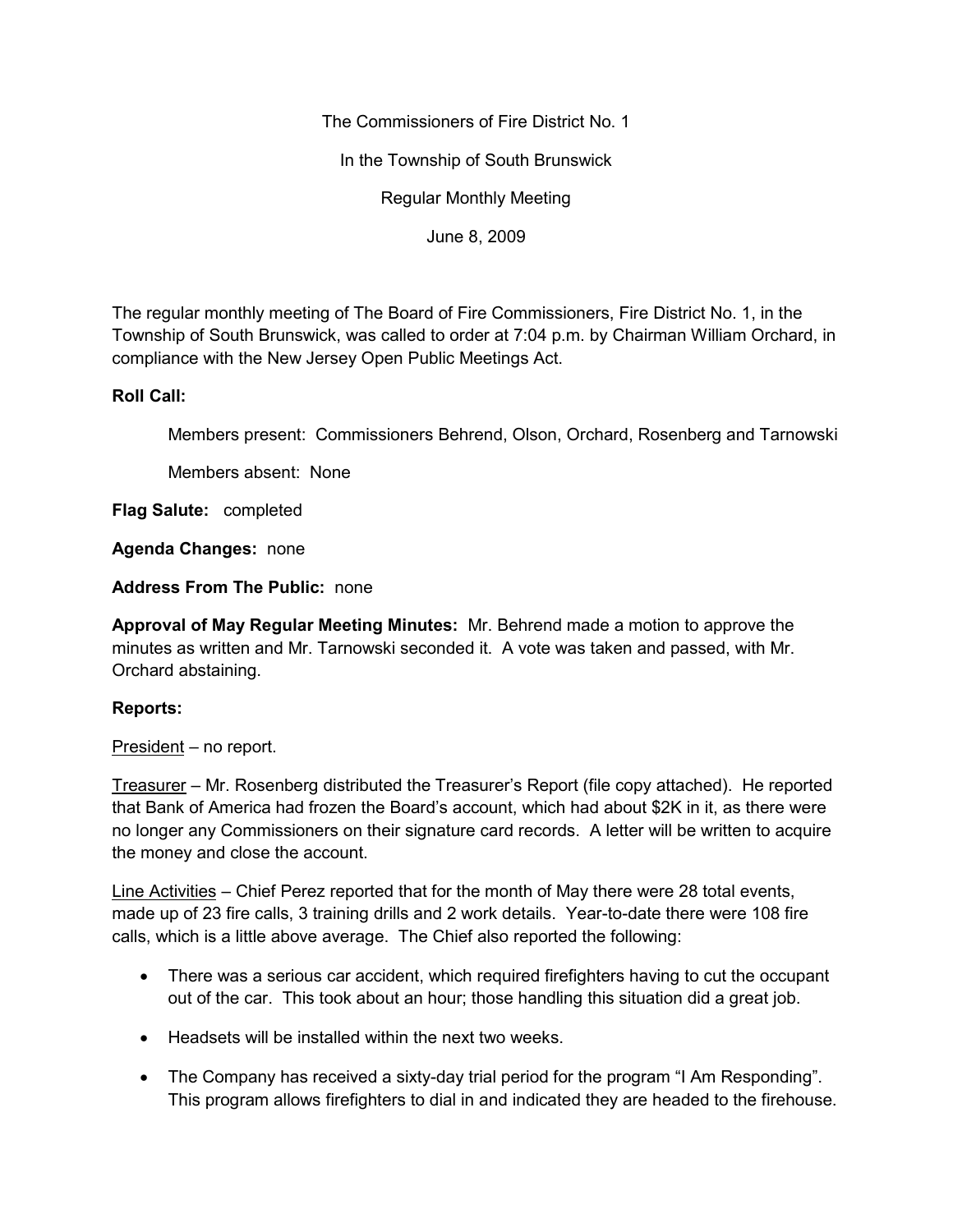Mike Corel used it last week for the extraction cal and it worked well. The Company will continue to use it and evaluate its effectiveness.

Mr. Orchard stated that the cost is \$800/yr, with a \$50 set-up fee. There is also a 2.8 cent charge per call.

 The computers are up and running on the Command Vehicles. Google Maps and other GPS have been used by the Chief and Asst. Chief. In addition, HazMat book has been downloaded.

# Secretary – no report.

Fire Coordinator – Mr. Corris presented his report (file copy attached). Highlights included:

- STATION 23 was used for the Primary Election on 6/2, as a polling area. There were no problems.
- The First Aid Squad has cleaned up their side of the building. Also, they now have possession of the Crown Victoria.
- The leak in the roof will require about 2-3 hours of work. Mr. Orchard and Mr. Corris will take care of the repair.
- INVENTORY AND VEHICLE MAINTENANCE continues.
- GEAR WASHING MACHINE estimates have been obtained and range from \$8,700 to \$14,000. The Milner unit runs \$10,256, with freight and set-up included. This is the cheapest of the three estimates obtained. It's possible that a grant is available; Mr. Corris will look into this option. The location of the machine will need to be determined, as it has specific requirements.
- "SENIOR SOCIETY" has been inventorying old, broken, unused and/or unrepairable equipment. Donation of some of the equipment might be possible, as long as the Company's name is removed. Mr. Corris will contact Helmetta, as he found some old lighting that should have gone with the apparatus they received from the Company.
- $\bullet$  HOSE TESTING was completed on May 20<sup>th</sup>, along with ground ladders. Documentation on both tests (basically good) has been filed.

Chairman – Mr. Orchard presented a download of Assemblywoman Lampet's request for a five year plan. He will leave the copy for Commissioners to review.

Mr. MacCarthy was taken to the hospital, with possible kidney failure.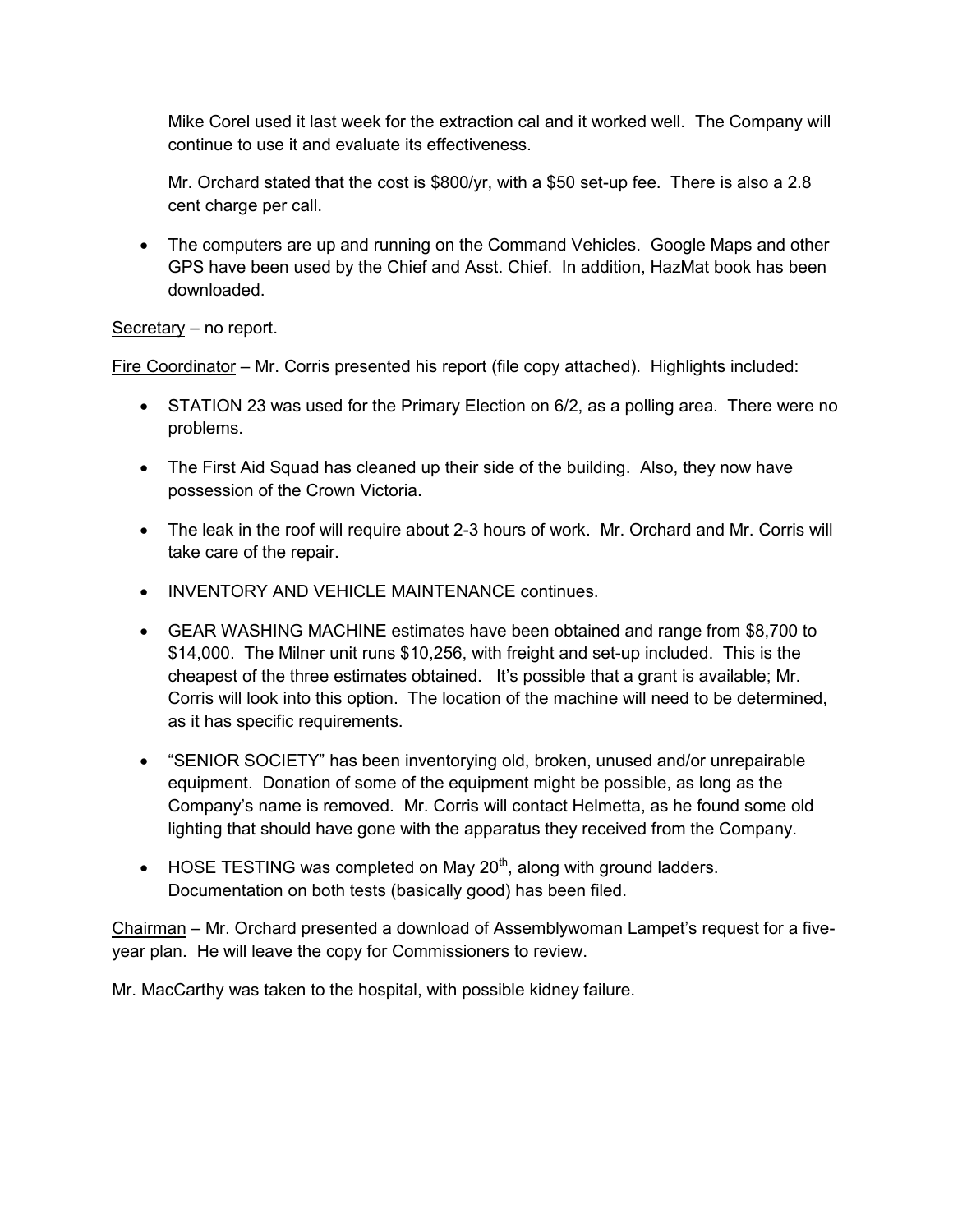#### Standing Committee Reports –

*Fire Company Liaison –* Mr. Behrend requested a "job description" or at least, an indication of what the Board is looking for. Mr. Rosenberg stated that keeping the Board informed of what goes on at the Company's meetings is necessary. Mr. Behrend stated he would also bring concerns of the Company back to the Board.

*Rescue Squad Liaison –* no report.

*Public Relations –* The Newsletter was sent out. The website should be up within the next couple of weeks.

State Association - No one attended the May meeting. The next meeting will be on June 6<sup>th</sup>.

*Joint Board –* The next meeting will be in July.

*Insurance –* The death claim for James Paulus was received and forward for processing. Mr. Corris will contact Mrs. Paulus to insure that the money is in her account.

Kirk LaBlanc from Nottingham Insurance will attend next month's meeting to review his Company's proposal.

The Crown Victoria has been taken off insurance, however, the Expedition must remain, as it is still on the property. The Command Vehicles are covered.

*Station 23* – Mr. Orchard stated that the boiler was in operation; it seems that the batteries in the thermometer need to be replaced. Mr. Corris will replace them and check on the filter. Mr. Olson will check out the heating issue.

# **Unfinished Business:**

Physicals – ongoing.

Cleaning Contract – The Commissioners discussed options available. It was noted that Clean Tech does not have a committed contract, therefore, it can be ended at anytime. King Maintenance is also a month to month contract. It would cost an additional \$100/month. Mr. Rosenberg stated that the increased money would be available. It was decided to table this issue until next month, after all Commissioners had a chance to see Station 23's cleanliness for themselves.

Rescue Truck – Mr. Orchard opened the discussion by stating that it was time to make a decision. The Board discussed the financial issues surrounding obtaining a Rescue Truck and Mr. Orchard stated that there was no reason to pay cash for the vehicle. Should the vehicle be purchased, it would be a replacement for Truck 225 (one year early).

Mr. Olson questioned whether both the Fire Company and Rescue Squad having a Rescue Vehicle would be overkill. Mr. Orchard stated that the Squad needs new tools and it is becoming an issue. Basically, the Fire Company is now doing the rescues because of this situation.